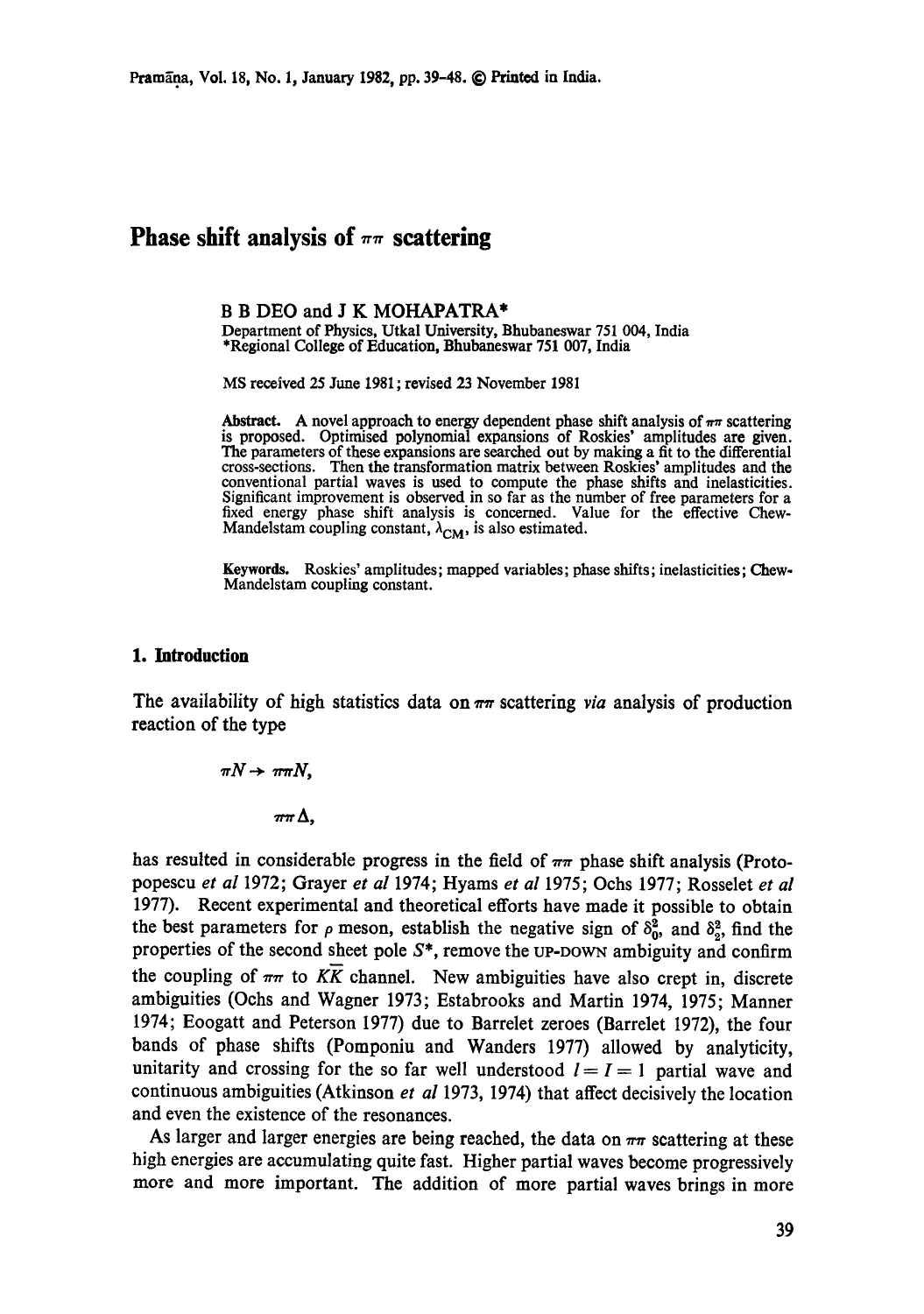uncertainties and ambiguities. It is, therefore, important to be able to obtain a large number of partial waves from a smaller number of input parameters. This is indeed possible if one uses the constraints of analyticity as has been proposed by Cutkosky and Dee (1968) and also demonstrated by them as also by several other authors. The present paper is an attempt to formulate the problem of  $\pi\pi$  phase shift analysis in the best possible manner which reduces the uncertainties to a bare minimum.

The plan of the paper is as follows: in  $\S 2$  we present our method for the phase shift analysis. § 3 contains calculations and results. A brief discussion of our results is given in § 4.

## **2. Method of analysis**

The earlier workers have parametrised the isospin amplitudes,  $F<sup>I</sup>$ , to perform a phase shift analysis of  $\pi\pi$  scattering. However each of these  $F^I$  's satisfies, the twice subtracted dispersion relation (Jin and Martin 1964), whereas the Roskies' amplitudes *GK, K--O,* 1, 2, (Roskies 1970) satisfy either the once subtracted (Mahoux *et al* 1974) dispersion relations (for  $G_0$  and  $G_1$ ) or do not need a subtraction at all (for  $G_2$ ). These  $G_K$ 's have the same analytic structure as the  $F^I$ 's and thus they have been used to advantage by many authors (Mahoux *et al* 1974; Atkinson and Pool 1974; Dee and Mohapatra 1977). The  $G_K$ 's are related to the  $F^I$ 's through the relations

$$
G_0(s, t, u) = \frac{1}{3} [F^0(s, t, u) + 2F^2(s, t, u)], \qquad (1)
$$

$$
G_1(s, t, u) = \frac{F^1(s, t, u)}{t - u} + \frac{F^1(t, u, s)}{u - s} + \frac{F^1(u, s, t)}{s - t},
$$
\n(2)

$$
G_2(s, t, u) = \frac{1}{s - t} \left[ \frac{F^1(s, t, u)}{t - u} - \frac{F^1(t, s, u)}{s - u} \right] + \frac{1}{t - u} \left[ \frac{F^1(t, u, s)}{u - s} - \frac{F^1(u, t, s)}{t - s} \right] + \frac{1}{u - s} \left[ \frac{F^1(u, s, t)}{s - t} - \frac{F^1(s, u, t)}{u - t} \right].
$$
 (3)

We have used the  $G_K$ 's to formulate phase shift analysis.  $F^I$  and  $G_K$  are written in the form

$$
F^I = F_{\text{el}}^I + F_{\text{in}}^I,\tag{4}
$$

$$
G_K = G_K^{\rm el} + G_K^{\rm in},\tag{5}
$$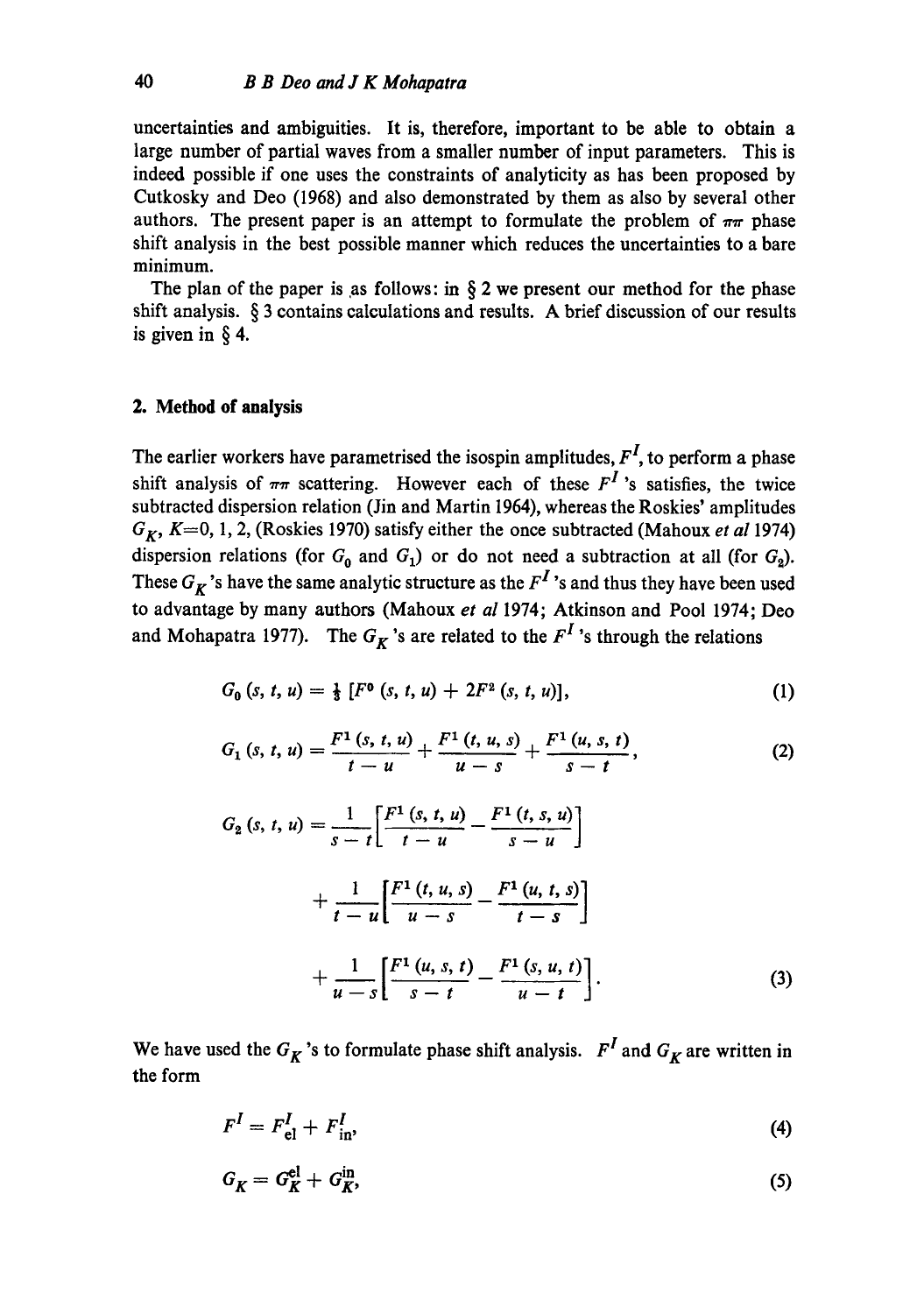where the elastic term corresponds to the contribution from the two particle intermediate states and the inelastic term takes into account the effect of the inelastic processes starting with the opening up of the  $4\pi$  channel, the inclusion of which tends to minimise (Ynd urain 1975) the continuous ambiguities which appear in such fixed energy phase-shift analysis. To evaluate  $F_{el}^I$  and then  $G_K^{el}$ , we use an effective renormalisable field theory for  $\pi\pi$  scattering with the simple interaction Lagrangian (Martin, *et al* 1976).

$$
\mathscr{L} = -\lambda \, (\phi_{\mathfrak{a}}^2)^2, \tag{6}
$$

with

$$
\lambda = \lambda_{\rm CM} \, \pi,\tag{7}
$$

where  $\lambda_{CM}$  is the Chew-Mandelstam coupling constant.

The S-matrix elements are given by

$$
S(p_a, q_\beta; p'_{a'}, q'_{\beta'}) = \frac{2 i \,\delta^4 (p + q - p' - q')}{\pi \, W^2} F_{a\beta \, a'\beta'},\tag{8}
$$

where  $W$  is the energy of either pion in the centre of mass system. The isospin decompositions of the amplitudes  $F_{\alpha\beta\alpha'}$  are,

$$
F_{\alpha\beta \alpha'\beta'} = \sum_{I=0}^{2} P_I F^I,
$$
\n(9)

where  $P_I$  are the isospin projection operators (Okubo 1960) given by,

$$
P_0 = 1/3 \left[ \delta_{\alpha\beta} \, \delta_{\alpha'\beta'} \right],\tag{10}
$$

$$
P_1 = 1/2 \left[ \delta_{\alpha \alpha'} \delta_{\beta \beta'} - \delta_{\alpha \beta'} \delta_{\beta \alpha'} \right], \tag{11}
$$

$$
P_2 = 1/2 \left[ \delta_{\alpha\alpha'} \, \delta_{\beta\beta'} + \delta_{\alpha\beta'} \, \delta_{\beta\alpha'} \right] - 1/3 \left[ \delta_{\alpha\beta} \, \delta_{\alpha'\beta'} \right]. \tag{12}
$$

Okubo (1960) has shown that  $F_{\alpha\beta \alpha'\beta'}$  obeys the algebraic equation,

$$
F_{\alpha\beta \alpha'\beta'} = -\lambda \left[ \delta_{\alpha\beta} \delta_{\alpha'\beta'} + \delta_{\alpha\beta'} \delta_{\beta\alpha'} + \delta_{\alpha\alpha'} \delta_{\beta\beta'} \right] + \frac{\lambda}{\pi} J \left[ \delta_{\alpha\beta} \delta_{\alpha''\beta''} + \delta_{\alpha\beta''} \delta_{\beta\alpha''} + \delta_{\alpha\alpha''} \delta_{\beta\beta'} \right] F_{\alpha''\beta'' \alpha'\beta'},
$$
(13)

where  $J$  is the integral of a boson loop

$$
J = \frac{i}{\pi^2} \int \int d^4 p'' d^4 q'' \, \delta^4 (p'' + q'' - p - q) \frac{1}{p''^2 - m_\pi^2} \frac{1}{q''^2 - m_\pi^2}.
$$
 (13a)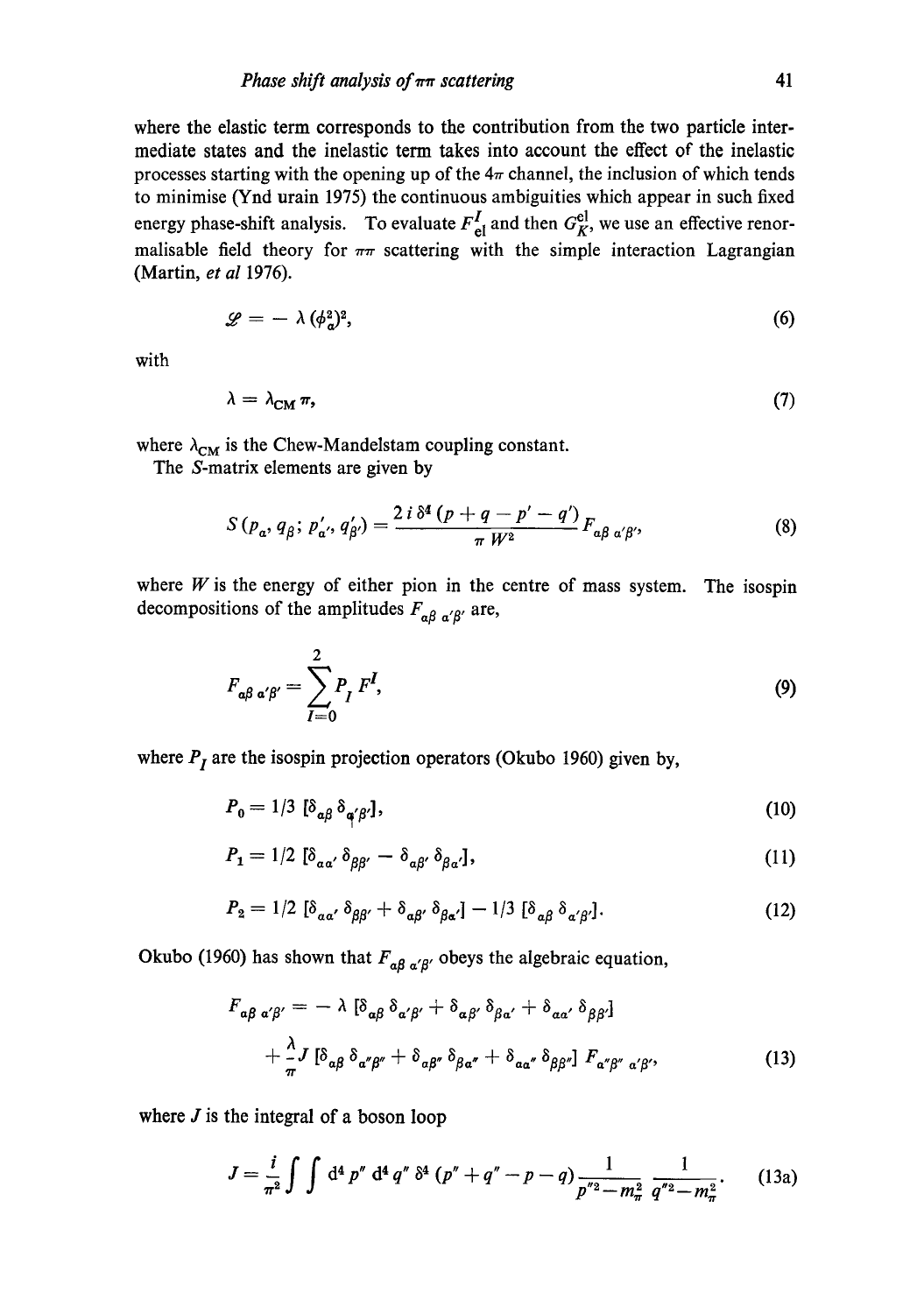In (13) the second term effectively sums up all the chain diagrams. However, to use Okubo's formalism to evaluate  $\lambda$  through this phase shift analysis, we confine ourselves to order  $\lambda^2$  and assume that it represents the effective contribution from the two particle intermediate states. Then the discontinuities  $\bar{F}_{el}^I$  of  $F_{el}^I$ , to the order  $\lambda^2$ , as calculated from (13) are,

$$
\bar{F}_{\text{el}}^{0} = -\frac{5\lambda^{2}}{\pi} (5 \bar{J}(s) + 3 \bar{J}(t) + 3 \bar{J}(u)), \qquad (14)
$$

$$
\overline{F}_{\text{el}}^1 = -\frac{5\lambda^2}{\pi} (\overline{J}(t) - \overline{J}(u)),\tag{15}
$$

$$
\bar{F}_{\text{el}}^2 = -\frac{\lambda^2}{\pi} (2 \bar{J}(s) + 9 \bar{J}(t) + 9 \bar{J}(u)), \qquad (16)
$$

where,

$$
\bar{J}(s) = -\pi \left( 1 - \frac{4m_{\pi}^2}{s} \right)^{1/2} \theta \left( s - 4m_{\pi}^2 \right). \tag{17}
$$

The discontinuities of  $G_K^{\alpha}$  are then obtained using (1), (2) and (3) and we calculate (Deo and Mohapatra 1977)  $G_K^{\{c\}}$  by evaluating the dispersion relation with one subtraction at the symmetry point.

To construct  $G_K^{\text{in}}$  we note that in  $x = \cos \theta$  plane Re  $(G_K^{\text{in}})$  is analytic every where except for the cuts from  $\pm \left( 1 + \frac{32m_{\pi}^2}{4n_{\pi}^2} \right)$  to  $\pm \infty$ . To determine the analytic structure of Im  $G_K^{\text{in}}$  we use the equations to the boundary of the spectral functions (Chew and Mandelstam 1960)

$$
(s - 4m_{\pi}^2)(t - 16m_{\pi}^2) = 64m_{\pi}^2; \quad t > s,
$$
 (18)

$$
(t - 4m_{\pi}^2)(s - 16m_{\pi}^2) = 64m_{\pi}^2; \quad s > t. \tag{19}
$$

We then obtain that Im  $(G_K^{\text{in}})$  has a cut from

$$
\cos\theta=1+\frac{2t_0}{s-4m_\pi^2},
$$

to cos  $\theta = \infty$  and a symmetrical left hand cut, where

$$
t_0 = - (s + 8 m_\pi^2) + (s^2 + 32s m_\pi^2)^{1/2}.
$$
 (20)

To optimally exploit this analytic structure, the cut cos  $\theta$  plane of analyticity of the real and the imaginary parts of  $G_K^{\text{in}}$  is mapped into two separate unifocal ellipses (Cutkosky and Deo 1968). Mapping of Re  $(G_K^{\text{in}})$  and Im  $(G_K^{\text{in}})$  into separate ellipses is necessary as their domains of analyticity are different. The new variables, thus obtained, are denoted by  $Z_r$  and  $Z_i$  respectively, where,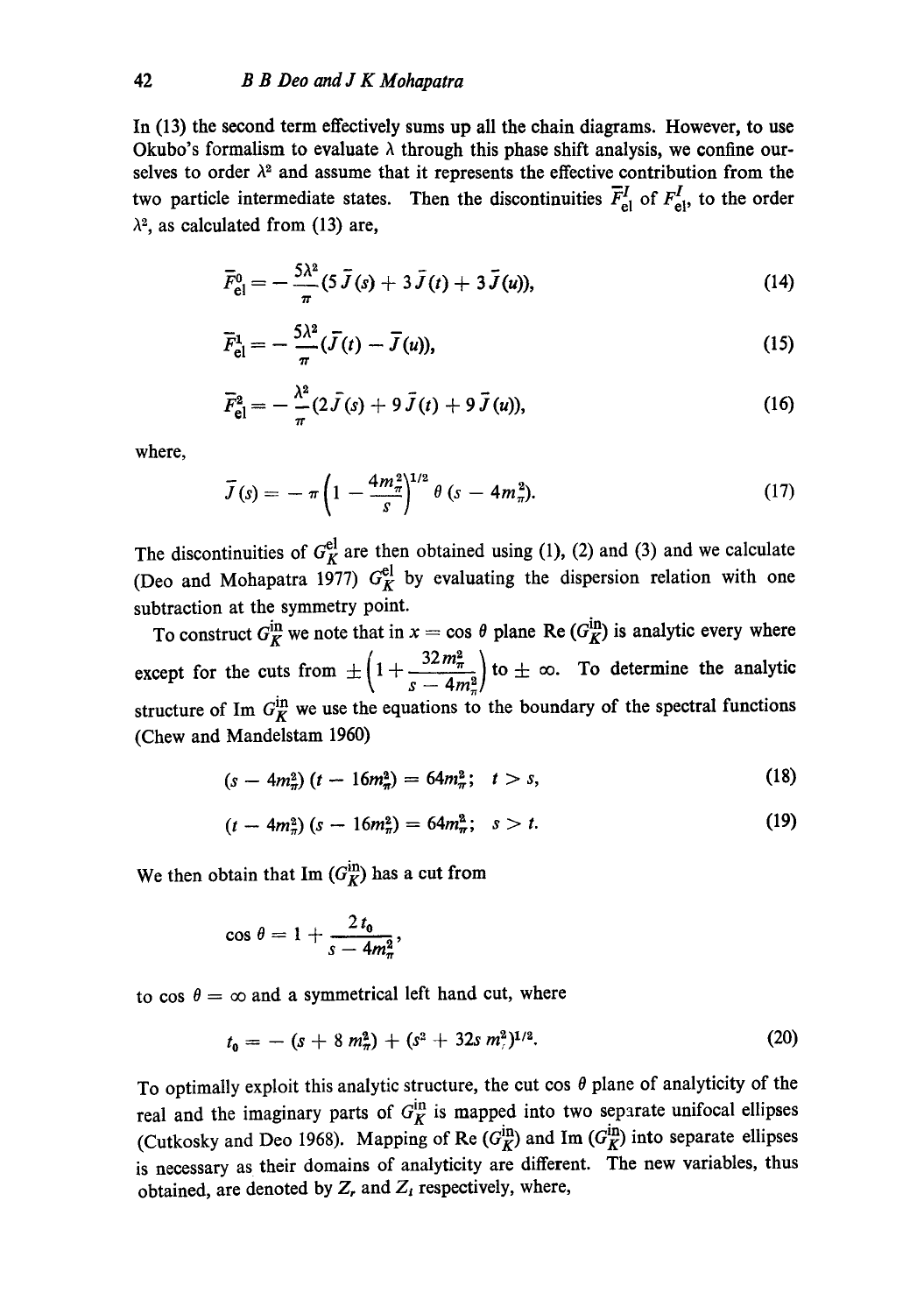$$
Z = \sin \phi \ (x, k_0), \tag{21}
$$

$$
\phi(x, k_0) = \pi F (\sin^{-1} x, k_0) / 2K (k_0), \qquad (22)
$$

and  $F(\phi, k_0)$  and  $K = F(\pi/2, k_0)$  are the incomplete and complete elliptic integrals of the first kind respectively and  $k_0$  is their modulus. Then we perform the following expansions.

$$
\operatorname{Re}\left(G_{\overline{K}}^{\text{in}}\right)=\sum_{n}a_{n}^{k}T_{n}\left(Z_{n}\right),\tag{22}
$$

$$
\text{Im } (G_K^{\text{in}}) = \sum_n b_n^k T_n (Z_i), \tag{23}
$$

where  $T_n(x)$  is Techebyschef polynomial of order n in the variable x. The Techebyschef polynomials converge inside the ellipses enclosing the entire cut planes. Substituting (22) and (23) in (5) and using the transformation matrix (Mahoux *et al* 1974) between  $F^I$  and  $G_K$  one observes that the coefficients  $a_n^k$  and  $b_n^k$  are directly related to the  $F<sup>I</sup>$ 's which are expanded into partial waves as

$$
FI = \sum_{l} \frac{1 + (-1)^{l}}{2} (2l + 1) flI Pl (cos \theta),
$$
 (24)

where

$$
f_i^I = \frac{\eta_i^I \exp\left(2i\delta_i^I - 1\right)}{2ik},\tag{25}
$$

 $\eta^I = 1$  for elastic processes, (26)

 $\eta_1^I$  < 1 for inelastic processes. (27)

We note that to get a tolerable fit to the data by using a least  $\chi^2$  search procedure one can terminate the convergent series (22) and (23) at a suitable finite value of n. Once these truncated series are obtained then one can obtain the  $F<sup>I</sup>$ 's from them and hence the phase shifts and indasticities.

As an example, if we are trying to get a tolerable fit to the data by taking only the constant term of the six equations of (22) and (23) then we are using only six free parameters. This amounts to dealing with the first three phase shifts and inelastics occurring in (24). In our analysis we observed that two terms of each of the series approximating Re  $(G<sub>n</sub><sup>u</sup>)$  and Im  $(G<sub>n</sub><sup>u</sup>)$  and just one term in each of the rest of the series *i.e.* a total of only eight free parameters give a good fit to the experimental data at energies below 1 GcV.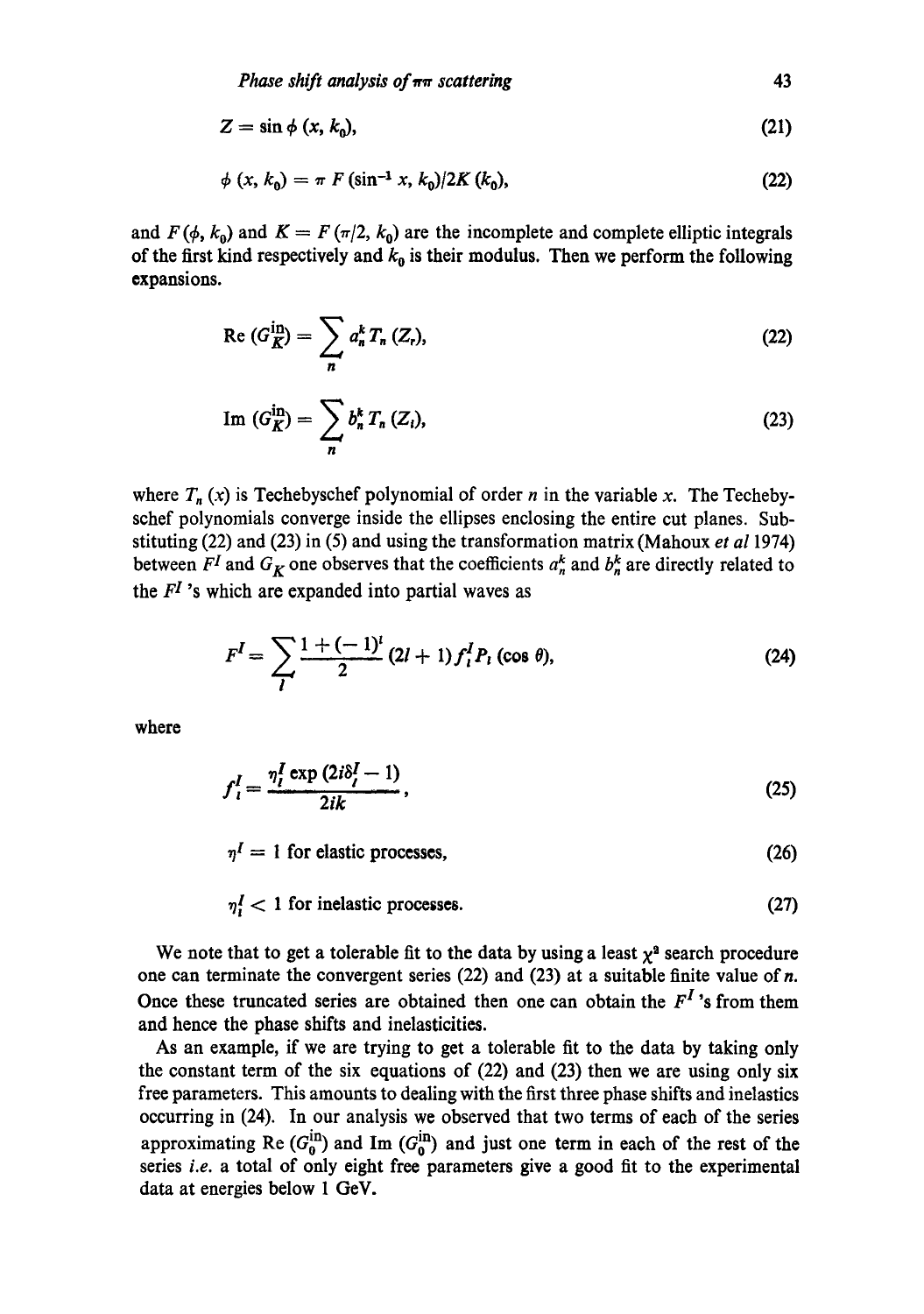## **3. Calculations and results**

In the absence of any published result on the differential cross-sections of pion-pion scattering, we construct the same using the equation

$$
\frac{d\sigma}{d\Omega} = \frac{\sigma}{\sqrt{4\pi}} \sum_{l=0} (2l+1)^{1/2} A_l P_l(\cos\theta), \qquad (28)
$$

where

$$
A_{l} = \langle Y_{l}^{0} \rangle = \frac{\int \frac{\mathrm{d}\sigma}{\mathrm{d}\Omega} Y_{l}^{0} \,\mathrm{d}\Omega}{\Omega},\tag{29}
$$

normalised in such a way that

$$
\langle Y_0^0 \rangle = 1/\sqrt{4\pi},\tag{30}
$$

The series, (28), is terminated at  $I = 6$  because it is found experimentally that in the  $\pi\pi$  mass range,  $s < 1.8$  GeV, moments with  $l > 6$  are vanishingly small within errors. We shall take it as a statement of experimental fact (Ochs and Wagner 1975; Manner 1974; Estabrooks and Martin 1974, 1975) that the moments with  $l > 6$  are identically equal to zero. For  $\langle Y_i^0 \rangle$  we use the values of Protopopescu *et al* (1972) and Hyams *et al* (1975).

To demonstrate the proposed method of phase shift analysis we consider the data at 750 MeV, 880 MeV, 940 MeV, 1.0 GeV and 1.07 GeV. These energies have been chosen with the additional aim in view to study the effect of the  $K\overline{K}$  threshold and the onset of inelasticity, particularly in the isosinglet s-wave channel,  $I = 0$ ,  $I = 0$ .

# *3.1 Determination of phase shifts and inelasticities*

After the  $d\sigma/d\Omega$  data were constructed, we tried to fit them starting with only one parameter in each of the six series of (22) and (23). However, after several trials with arbitrary starting values for the parameters it was observed that (a) to give a good fit to  $d\sigma/d\Omega$  and (b) to reproduce the moments and the total cross-sections (Protopopescu *et al* 1972; Hyams *et al* (1975), at least eight parameters, two each in Re  $(G_0^{\text{m}})$  and Im  $(G_0^{\text{m}})$  and one in each of the rest of the four series are needed. After suitably approximating Re  $(G_{\mathbf{k}}^{\text{un}})$  and Im  $(G_{\mathbf{k}}^{\text{un}})$  by optimal polynomial series, in so far as a tolerable fit to the data is concerned, the  $F<sup>I</sup>$ 's were constructed out of them by using the transformation matrix (Mahoux, *et al* 1974)

$$
\begin{pmatrix} F^{0}(s, t, u) \\ F^{1}(s, t, u) \\ F^{2}(s, t, u) \end{pmatrix} = \begin{pmatrix} 5/3 & 2(3s - 4m_{\pi}^{2})/9 & -2(3s^{2} + 6tu - 16m_{\pi}^{4})/27 \\ 0 & (t - u)/3 & (t - u)(3s - 4m_{\pi}^{2})/9 \\ 2/3 & -(3s - 4m_{\pi}^{2})/9 & (3s^{2} + 6tu - 16m_{\pi}^{4})/27 \end{pmatrix} \begin{pmatrix} G_{0}(s, t, u) \\ G_{1}(s, t, u) \\ G_{2}(s, t, u) \end{pmatrix}.
$$

These  $F^I$ 's are then convergent, but being expressed as functions of the mapped variable, contain all the partial waves.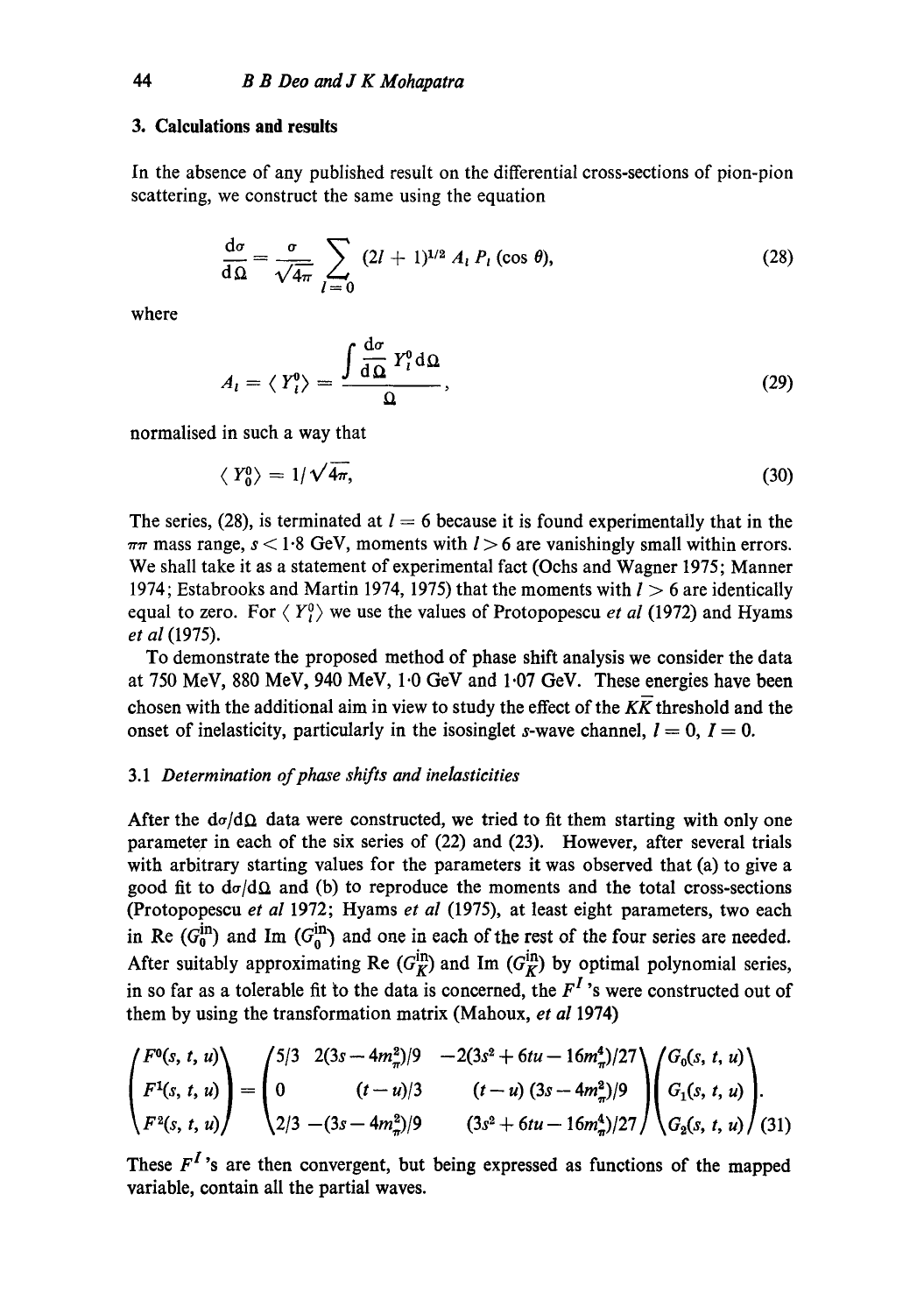By projecting out various partial waves we obtained the first six phase shifts and six inelasticities which are given in table 1, and they compare well with those obtained by other workers. However, they used these six phase shifts and six inelasticities, a total of twelve, as free parameters in their analysis whereas we obtained them by using only eight parameters in our analysis. Thus our analysis saved four parameters in a single energy phase shift analysis. This saving in the number of free parameters is expected to become more and more pronounced as higher and higher energies are reached.

Table 1 also shows that the isosinglet S-wave phase shift,  $\delta_0^0$ , does reach 90° around 900 MeV, rises there after crossing  $180^\circ$  near the  $S^*$  region. This confirms previous analysis of the region. It is also interesting to note that  $\eta_0^0$ , though not exactly equal to unity, remains close to it even at 940 MeV. Immediately after 940 MeV,  $\eta_0^0$  curve shows a sharp dip with a minimum around 1 GeV. This demonstrates convincingly the predominance of inelastic effects. This is the  $K\overline{K}$  threshold, which has opened up being kinematically permissible. This agrees well with the results obtained by other workers for  $l = I = 0$  partial wave. It is also encouraging to note that  $\delta_0^2$ ,  $\delta_2^2$  as obtained from our analysis are negative at all the energies as demonstrated by earlier workers.

Since the last column of table 1 shows that our procedure is quite reliable one important consequences immediately follows. By projecting out higher and higher partial waves, one can now find the highest partial wave,  $f_{lmax}^I$  that is effectively excited to contribute at any particular energy instead of ascertaining the same by making a phase shift analysis with the parameters of all the partial waves consistent with  $l_{\text{max}}$ .

# 3.2 *Estimation of*  $\lambda_{\text{CM}}$

,m

To examine the sensitivity of this analysis to the self-coupling constant and hence to obtain  $\lambda_{CM}$ , we note that (Mahoux *et al* 1974)

$$
G_0^{el}(s, t) = \frac{1}{8} \left( F_{el}^0(s, t) + 2 F_{el}^2(s, t) \right),
$$
\n
$$
G_1^{el}(s, t) = \frac{3s - 4m_\pi^2}{6(s - t)(s - u)} \left( 2 F_{el}^0(s, t) - 5F_{el}^2(s, t) \right)
$$
\n
$$
+ \left( \frac{1}{t - u} - \frac{t - u}{2(s - t)(s - u)} \right) F_{el}^1(s, t),
$$
\n(33)

Table 1. The first six phase shifts and inelasticities as computed from the analysis and the  $\chi^2$ /NDF of the fit

| Energy<br>in MeV<br>$\delta^0_0$ |          | $\delta_{\rm a}^{\rm g}$        | 81            | $\delta_{\bf a}^0$ | δå                                               | $\delta^1_{\rm s}$ | $\eta_{\rm n}^0$  | $\eta_n^2$ | $\eta_1^1$                 | $\eta^0_x$ | ทรี           | $\eta^1$ $\chi^2/NDF$ |
|----------------------------------|----------|---------------------------------|---------------|--------------------|--------------------------------------------------|--------------------|-------------------|------------|----------------------------|------------|---------------|-----------------------|
| 730                              | 74-4     | $-13.9$                         |               |                    | $60.3$ $0.18$ $-0.68$ $0.06$ $0.98$ $1.0$ $1.0$  |                    |                   |            |                            | 1.0        | 0.999         | $0.99$ $0.44$         |
| 880                              | $83 - 4$ |                                 | $-35.2$ 140.7 |                    | $7.3 - 1.26 0.094$                               |                    | $0.85$ 1.0 $0.89$ |            |                            | $1 - 0$    | 0.998         | $0.99$ 1.13           |
| 940                              | $150-1$  | $-20.0$                         |               |                    | $146.2$ $18.0$ $-4.2$ $0.11$ $0.85$ $1.0$ $0.85$ |                    |                   |            |                            | $1-0$      | 0.86          | $0.99$ 1.08           |
| 1000                             | 169.5    |                                 |               |                    | $-6.1$ 155.5 18.4 $-2.3$                         | 0.12               | 0.61              |            | $1.0 \quad 0.81$           |            | $0.85$ $0.78$ | $0.990$ $0.39$        |
| 1070                             | 222.6    | $-15.6$ 161.0 21.4 $-8.49$ 0.14 |               |                    |                                                  |                    | 0.59              |            | $1.0$ $0.98$ $0.66$ $0.84$ |            |               | $0.99$ 1.41           |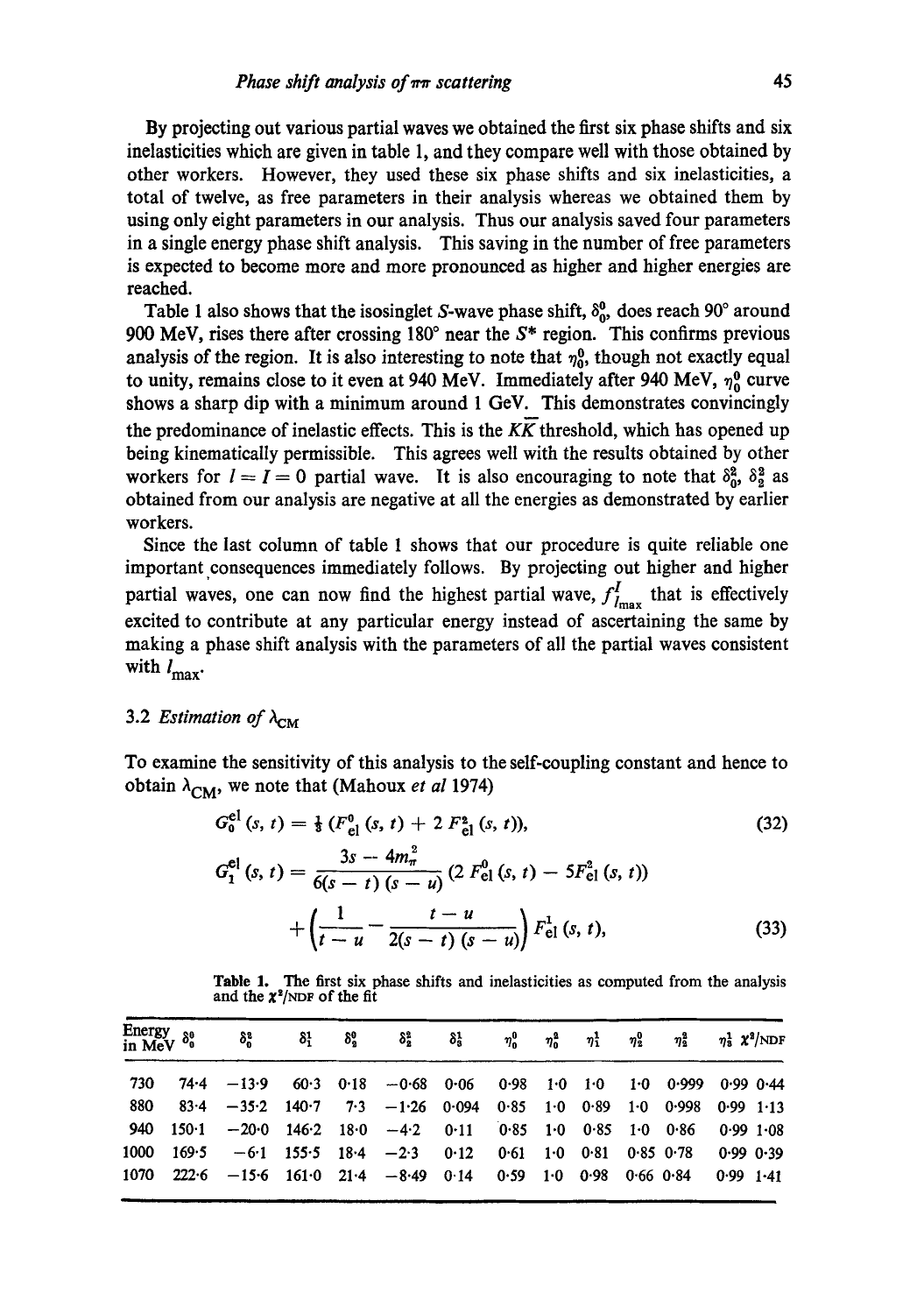$$
G_2^{\text{el}}(s, t) = -\frac{1}{2(s-t)(s-u)} (2F_{\text{el}}^0(s, t) - 5F_{\text{el}}^2(s, t)) + \frac{3(3s - 4m_\pi^2)}{2(t-u)(s-t)(s-u)} F_{\text{el}}^1(s - t), \tag{34}
$$

**where,** 

$$
F_{\text{el}}^0(s, t) = -\frac{5\lambda^2}{\pi} (5 J(s) + 3 J(t) + 3 J(u)), \qquad (35)
$$

$$
F_{\text{el}}^{1}(s, t) = -\frac{5\lambda^{2}}{\pi} (J(t) - J(u)), \qquad (36)
$$

$$
F_{\text{cl}}^2(s, t) = -\frac{\lambda^2}{\pi} (2J(s) + 9J(t) + 9J(u)).
$$
 (37)

We used the data at 730 MeV and repeated the computation in  $\S 3.1$  varying the strength of the  $G_K^{\text{el}}$  term. We obtained that  $|\lambda_{\text{CM}}| = (\lambda^2/\pi^2)^{1/2} \approx 0.091$  gives the best fit to the data as exhibited by the minimum in the  $(x^3 - \lambda^2)$  curve (figure 1).

The most rigorous bound (Chung and Vin Mau 1975) obtainable from constraints of unitarity and axiomatic analyticity is

$$
|\lambda_{\text{CM}}| \leq 0.2. \tag{38}
$$



**Figure 1.**  $\chi^2$  curve as a function of  $\lambda^2$  at 730 MeV.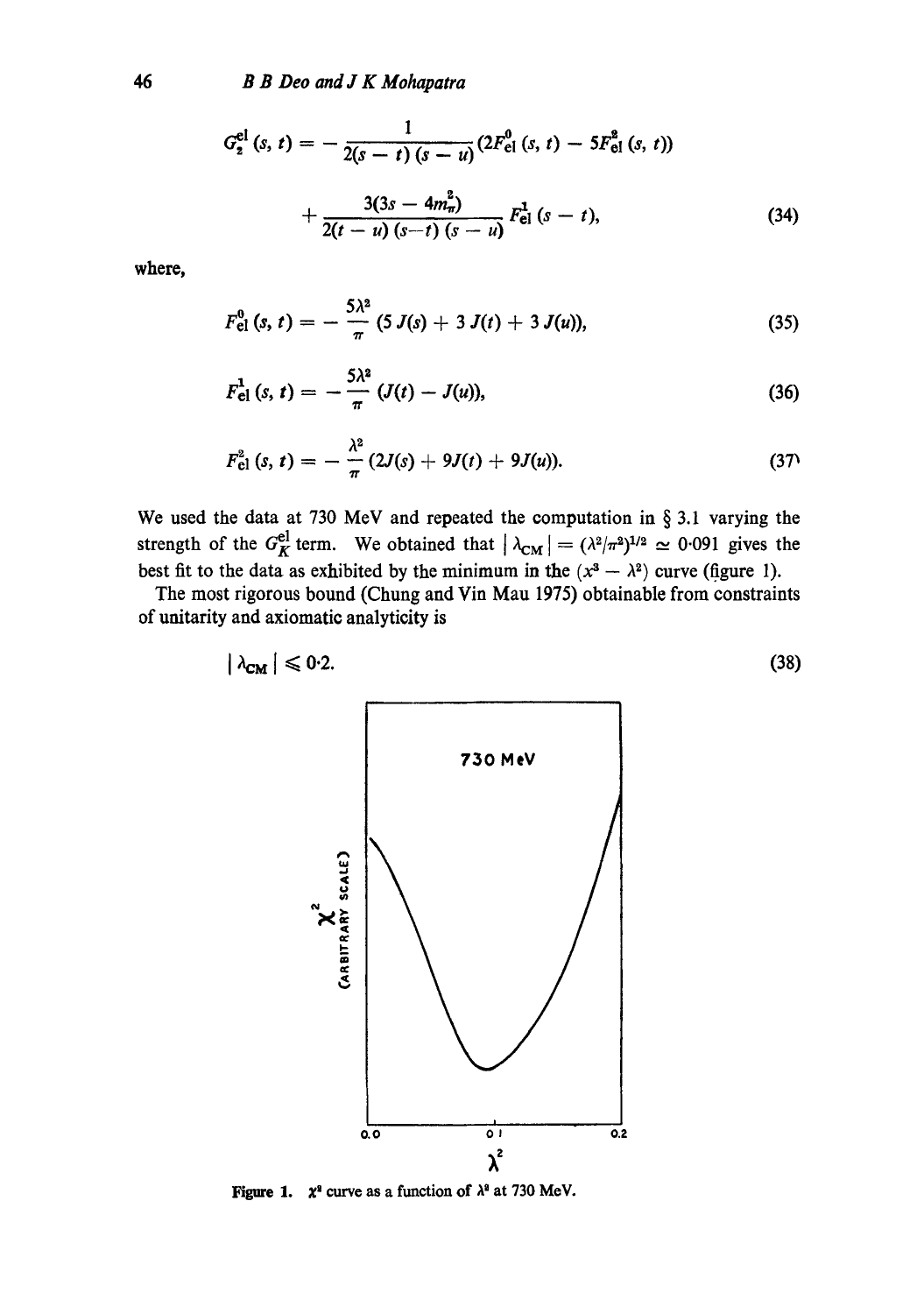**On** the other hand semiphenomenological and model-dependent bounds (Auberson *et al* 1975; Morgan and Shaw 1970; Shaw 1968) are known to be

$$
\left|\lambda_{\text{CM}}\right| \leqslant 0.2 \text{ to } 0.4. \tag{39}
$$

Recently Auberson *et al* (1976) have deduced that if  $I = 2$  scattering length,  $a_2$  $= 7.0 \times 10^{-4}$ , then the bound on the coupling is,

$$
-0.164 < \lambda_{\rm CM} < 0.162. \tag{40}
$$

In view of the above bounds our value of  $|\lambda_{CM}| \approx 0.091$  should be considered highly acceptable.

## **4. Conclusion**

In conclusion, we note that the above method has made very significant improvements in the analysis of  $\pi-\pi$  scattering. It saved four parameters in a single-energy phaseshift analysis and in principle is able to give the phase shifts and inelasticities of all the partial waves that may be excited at a particular energy. Thus with new data coming up at higher and higher energies for  $\pi\pi$  scattering, our method will be perhaps more convenient for phase shift analysis in the sense that one will have to handle a lesser number of free parameters. We have also concluded that it seems possible to get a conservative estimate of  $\lambda_{CM}$  by a phase shift analysis of the scattering data. However, this estimate will have the limitation of a model dependent calculation of  $G_V^{\text{el}}$ .

### **Acknowledgements**

The authors are thankful to Prof. M R Pennington for helpful suggestions regarding construction of  $d\sigma/d\Omega$  from the moments. The computational facilities of the Computer Centre, Utkal University, is gratefully acknowledged. One of the authors (JKM) is also thankful to NCERT for partly financing this work.

### **References**

Atkinson D, Mahoux G and Yndurain F J 1973 Nucl. Phys. B54 263 Atkinson D, Johnson P N, Kok L P and de Roe M, 1974 *Nucl. Phys.* B77 109 Atkinson D and Pool T 1974 Nucl. Phys. B81 502 Auberson G, Epele L, Mahoux G and Simao F R A 1975 *Nucl. Phys.* B94 311 Auberson G, Mahoux G and Simao F R A 1976 *Nucl. Phys.* Bl13 285 Barrelet E 1972 *Nuovo Cimento* A8 331 Chao Y A 1970 *Phys. Rev. Lett. 25 309*  Chew G F and Mandelstam S 1960 Phys. Rev. 119 467 Chung B K and Vin Mau R 1975 LPTPE preprint, Paris Cutkosky R E and Dee B B 1968 *Phys. Rev. Lett. 20* 1272 Cutkosky R E and Dee B B 1968 *Phys. Rev.* 174 1899 Deo B B and Mohapatra J K 1977 *Nucl. Phys.* B122 354